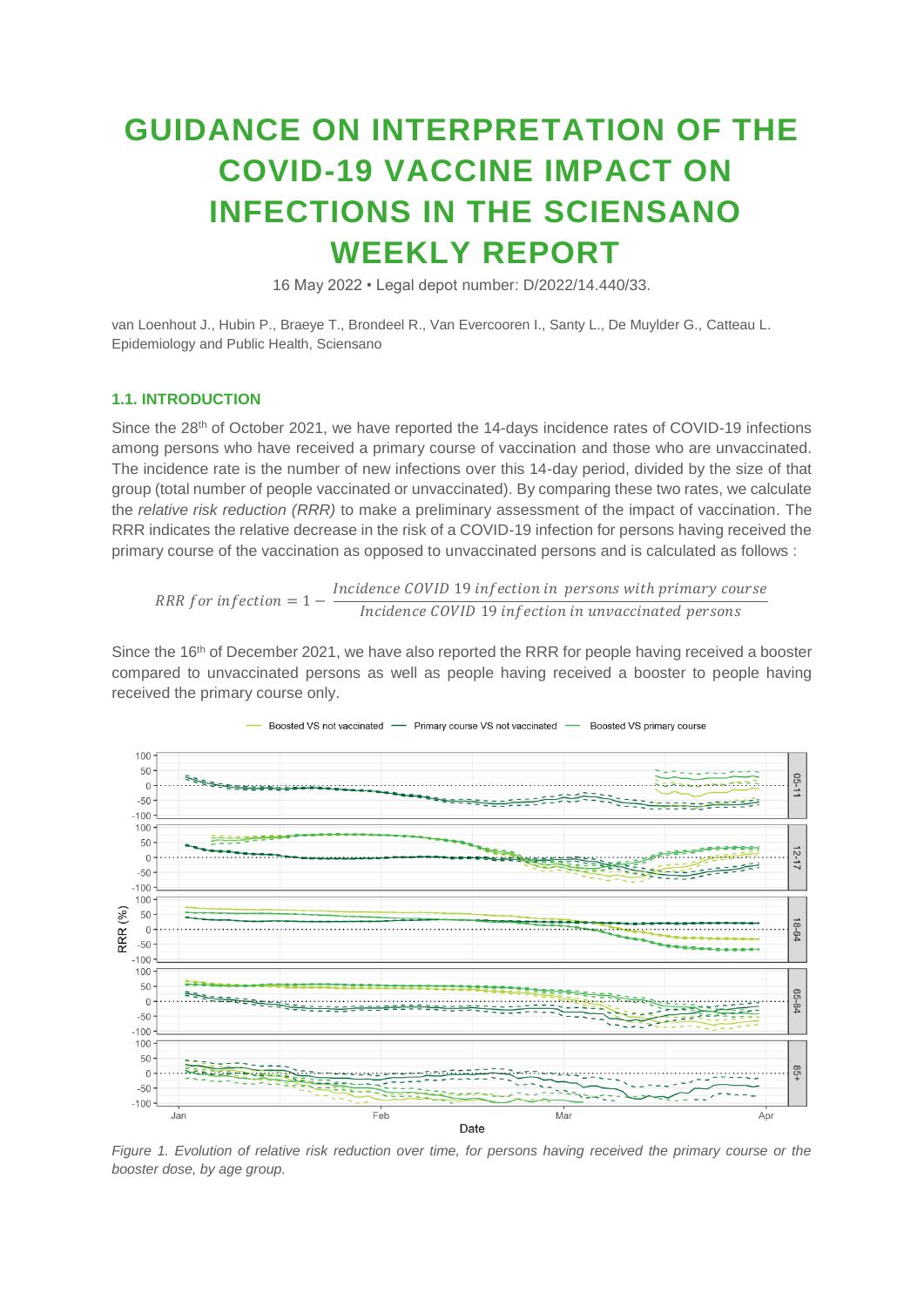Until the beginning of 2022, the RRRs clearly showed protection against infection for both those who received a primary course and those who received the booster compared to unvaccinated persons (Fig. 1). However, since mid-January, the 14-day incidence for most age groups is lowest among the unvaccinated population (Fig. 1 & 2), resulting in negative RRRs, which gives the impression that during this period of 14-days, being unvaccinated protects better against infection than being vaccinated.



Data from 2022-03-18 to 2022-03-31

*Figure 2. 14-day incidence of cases by vaccination status and age group for the period March 18 to 31, 2022.*

Although it is known that protection offered by vaccines against infection reduces over time as a result of waning immunity, this does not explain a reversal of the initial pattern. In the section 10.8 of our "*[Frequently asked questions](https://covid-19.sciensano.be/sites/default/files/Covid19/COVID-19_FAQ_ENG_final.pdf)*" document, we mention that these uncorrected estimates cannot be interpreted as vaccine effectiveness indicators as they do not account for certain confounders, such as differences in frailty, behaviour and testing between vaccinated and unvaccinated individuals. In the present document, we further investigate some of these differences in order to explain the trends observed in the impact of vaccination.

### **1.2. DIFFERENCES BETWEEN VACCINATED AND UNVACCINATED PERSONS**

#### **1.2.1. Testing behaviour**

Testing behaviour impacts the chance of detecting an infection. For each of the different groups, by vaccination status and by age, we calculated the total number of COVID-19 tests (PCR or rapid antigen test) by 100,000 persons (Fig. 3).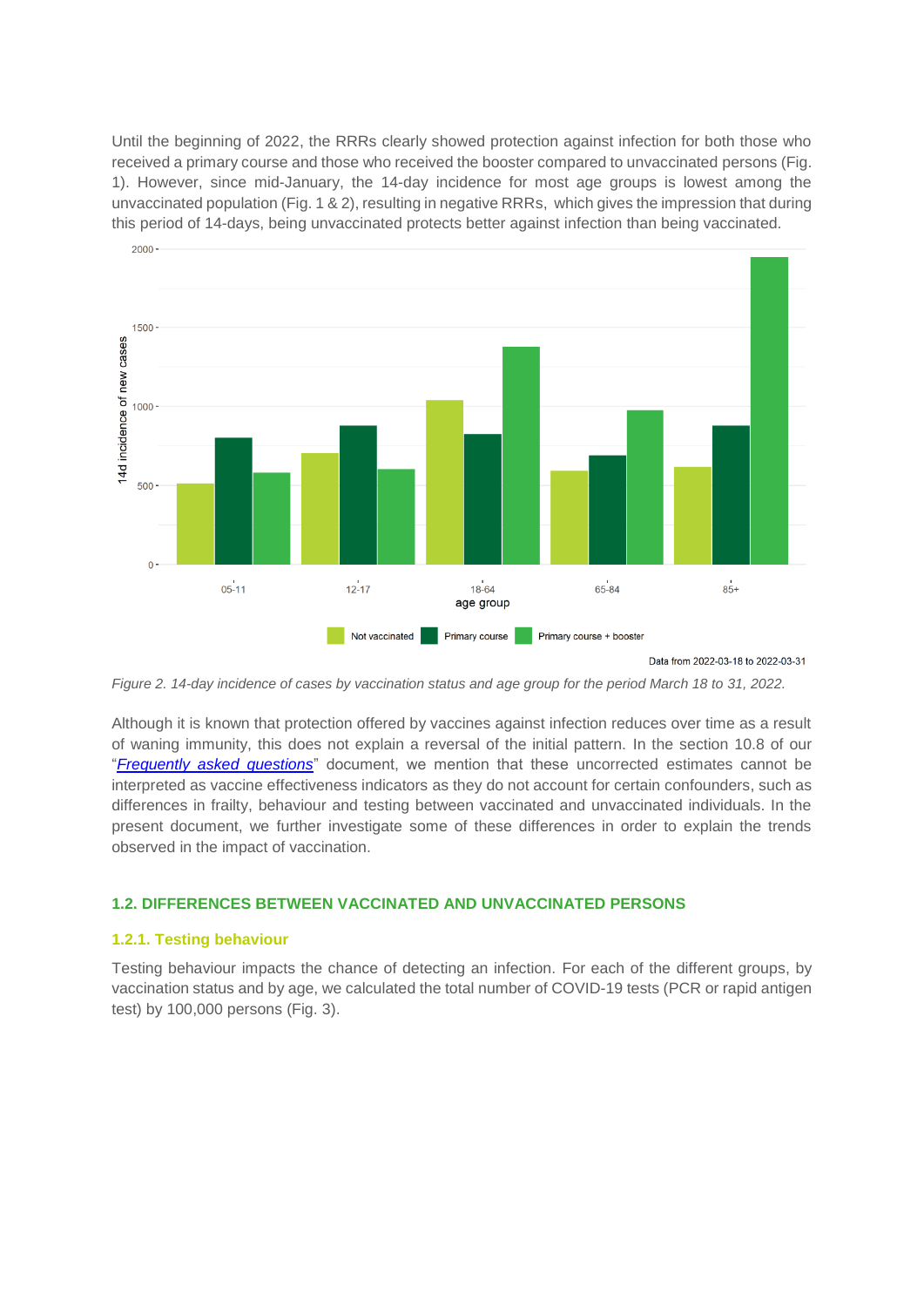

*Figure 3. Average number of tests per 100,000 population per day, by vaccination status and age group, over the period March 18 to 31, 2022.*

For all age groups, the group that currently has the lowest testing frequency is the unvaccinated. Only for 18-64 year olds, the testing frequency is similar for unvaccinated and those who received a primary course. For children (≤17 year olds) and elderly (65-84 year olds), people who have received a primary course are those with the highest testing frequency, while for those aged ≥85 years the group that received the booster has a much higher testing frequency than the other two groups (the incidence in infections was also very high for this subgroup).

The relatively low testing frequency observed in the unvaccinated population can result in lower chances of being identified as a case. This could lead to an underestimation of the 14-day cumulative incidence of infections detected in the unvaccinated population.

# **1.2.2. Previous infections**

1

Research has indicated that recovery from viral infectious diseases is followed by a period of infectioninduced immunologic protection against reinfection. This phenomenon is observed with many respiratory viral infections, including influenza and COVID-19<sup>1</sup> . This may have two consequences :

- Certain level of protection of previously infected people despite being unvaccinated
- A decreased willingness of previously infected unvaccinated persons to get vaccinated.

Here we investigate, for each subgroup according to vaccination status and age, the *proportion of individuals with a previous laboratory-confirmed COVID-19 infection* (Fig. 4).

 $1$  Braeye T. et al. Vaccine effectiveness against onward transmission of SARS-CoV2-infection by variant of concern and time since vaccination, Belgian contact tracing, 2021. Vaccine, Apr 2022.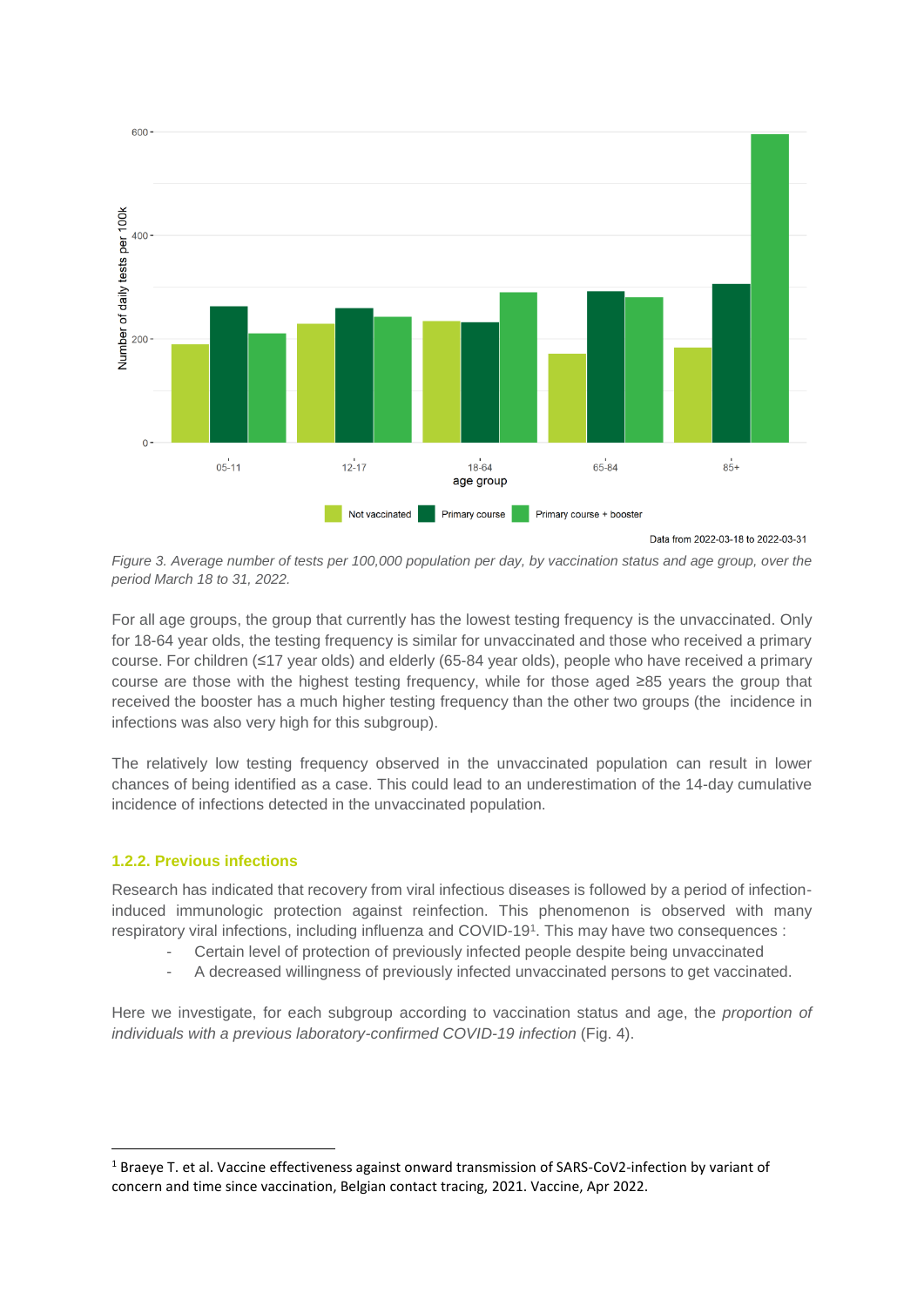

*Figure 4. Proportion of population that had undergone at least one COVID-19 infection on the 31st of March 2022, by vaccination status and age group.*

For age groups 12-17, 18-64 and 85+ years, the highest proportions of persons who have previously been infected with COVID-19 are detected within the unvaccinated. These persons are thus protected against infection to a certain extent, despite the absence of vaccination which may lead to a relative decrease in future incidences. Also, for each age group, those who have received the booster have the lowest proportions of previous COVID-19 infections, ranging around 15-30%. Despite having protection against infection through vaccination, natural immunity for COVID-19 is missing among this population.

We also investigated to what extent those who are infected now have already undergone an infection at an earlier moment in time (considering a delay of at least 90 days between the two episodes), by vaccination status and age group (Fig. 5). For the age groups 5-11, 12-17 and 18-64 years, we see that previous infections are highest among those who are unvaccinated, and lowest among those who have received a booster. For those aged 65-84 years, previous infections are relatively lower among the boosted group but similar among unvaccinated and those with a primary course, while for the group 85 years and older the proportions do not differ by vaccination status.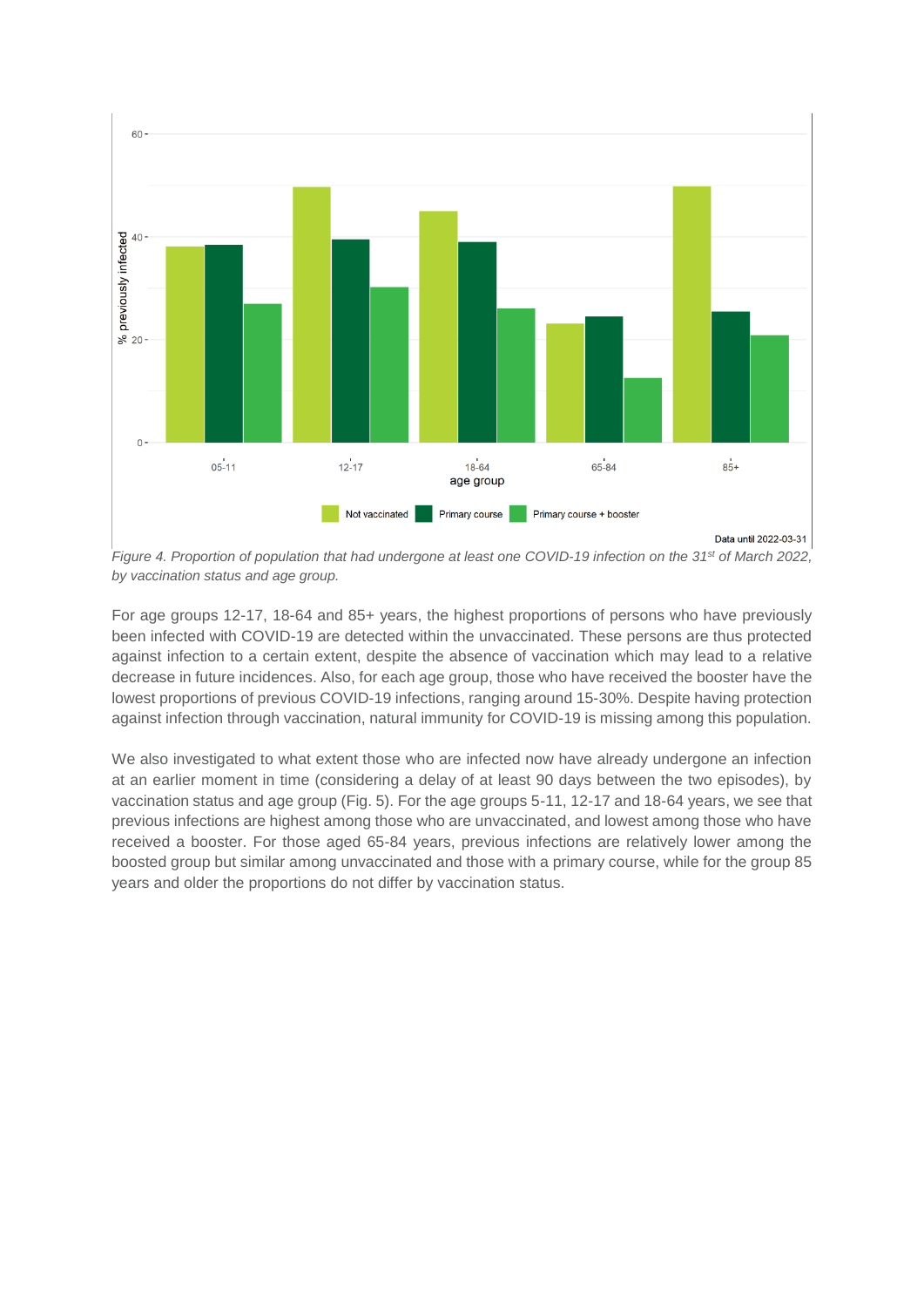

*Figure 5. Proportion of reinfections over all new cases, by vaccination status and age group, over the period March 18 to 31, 2022.*

## **1.3. CONCLUSION**

**.** 

In this short report, we identified some factors that could explain the differences in COVID-19 incidence between individuals with different vaccination status (unvaccinated, primary course completed, boosted), apart from waning immunity, leading to a reduction in protection against infection. First, it was shown that people who are unvaccinated undergo on average fewer tests than those who are vaccinated or boosted, which could have an impact on the likelihood of cases being detected. Second, we found that those with a recent infection who are unvaccinated have more often undergone a previous infection than those who have received a primary course or a booster. Since a previous infection provides protection against infection as well (natural immunity), this could be a potential explanation for why the incidence of infection is currently lower among unvaccinated. However, it has been shown that a higher protection is offered by infection in combination with vaccination, the so-called hybrid immunity, compared to infection alone<sup>2,3</sup>. Nonetheless, a previous infection may give the impression to individuals that they do not need to get vaccinated, as they feel this offers sufficient protection.

In addition to the differences described in this report, there are other potential differences between vaccinated and unvaccinated. This includes differences in behaviour (people that feel more protected might have more contacts), differences in frailty (people with a higher likelihood of developing a (severe) COVID-19 infection might on average get vaccinated more often). Overall, it is important to note that the incidence rates and RRRs that are reported in the weekly report of Sciensano are uncorrected for differences between groups, and provide a snapshot over a relatively short time period. Sciensano also

<sup>2</sup> Nordström et al. Risk of SARS-CoV-2 reinfection and COVID-19 hospitalisation in individuals with natural and hybrid immunity: a retrospective, total population cohort study in Sweden. The Lancet Infectious Diseases, March 2022.

<sup>3</sup> Pilz et al. SARS-CoV-2 reinfections: Overview of efficacy and duration of natural and hybrid immunity. Environmental Research, June 2022 (published ahead of print).